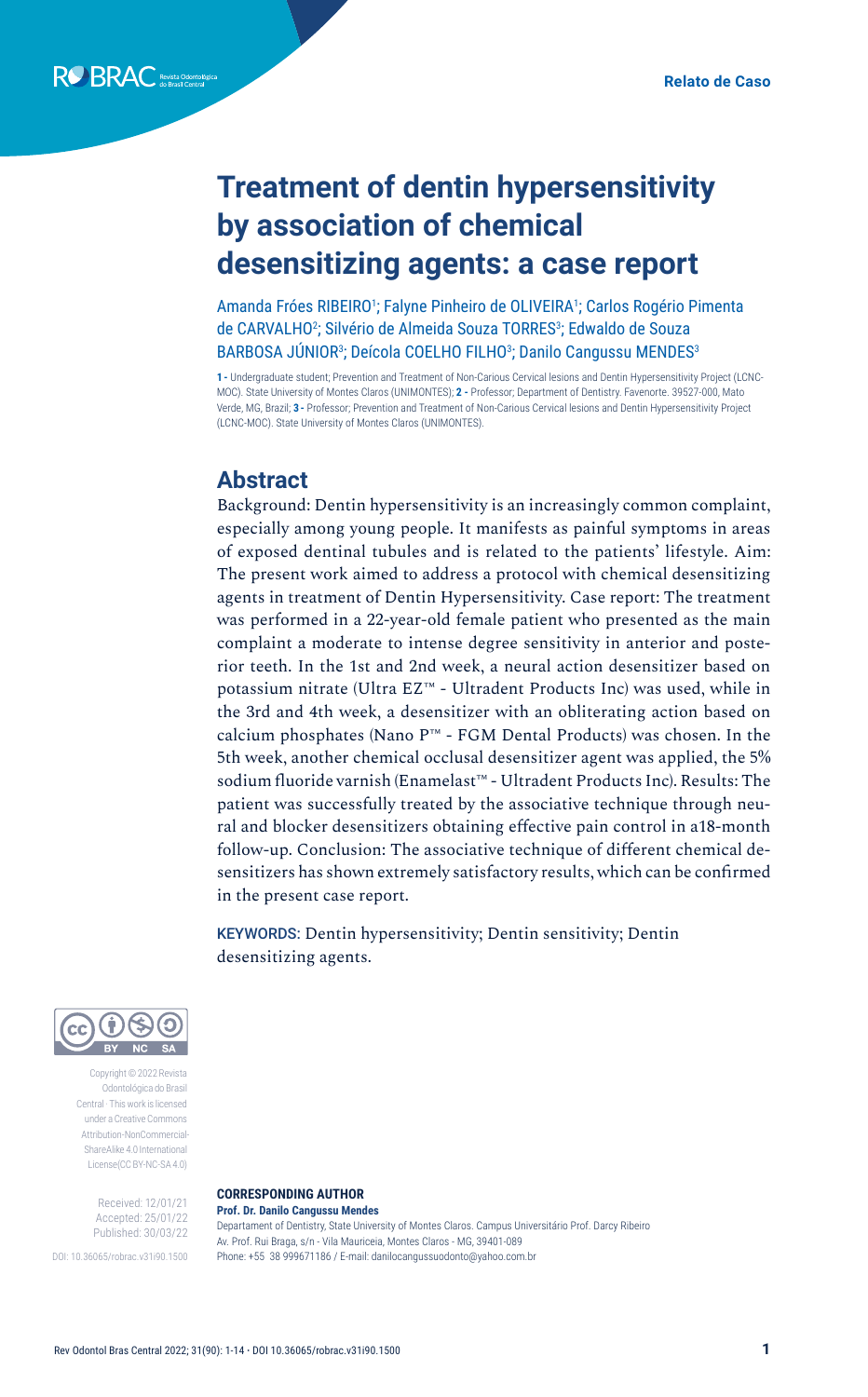### **Introduction**

Dental hypersensitivity (DH) is an increasingly common complaint in dental offices, affecting approximately 1 in 3 adults worldwide1 being more prevalent in young people, especially those in the third decade of life<sup>1-3</sup>. Clinically, it can be exhibited as repeated, localized, acute and short-term pain resulting from dentin exposure and mainly related to thermal, tactile, osmotic, chemical, or evaporative stimuli that cannot be attributed to any other form of dental defect or pathology<sup>4,5</sup>.

Although different theories try to explain the pathophysiology of DH, the hydrodynamic theory from Brannstrom and Astrom6 is the most accepted. Dentin and pulp form a highly sensitive and differentiated complex. Morphologically, there are in dentin million of tubules, which extend from the pulp to the amelodentinary limit. These tubules are filled by odontoblastic extensions with nerve endings and fluids that provide humidity to the tissue. Various stimuli (thermal, evaporative, tactile, osmotic or chemical) to this complex can generate a rapid movement of fluids and, consequently, activate nociceptors of pulp nerve endings, causing the painful response<sup>2,3,5,6</sup>.

DH shows various degrees of pain and may affect the patient's daily life activities<sup>3</sup>. Proper treatment requires a consistent diagnosis since the symptoms from this condition can be confused with other clinical situations, such as fractures of restorations, caries, and pulp inflammatory processes<sup>2</sup>. Besides, personalized therapy should be given for patients, focusing in eliminating or minimizing the etiological factors (such as gingival recession, tension concentration, use of abrasive toothpaste and frequent acid challenge to the enamel) in addition to desensitizing approach using chemical or physical therapy<sup>3</sup>.

There are different manners to treat DH, including home or in-office therapies. The in-office treatments are based on chemical or physical occlusion of dentinal tubules or even on nerve desensitization by chemical agents or photobiomodulation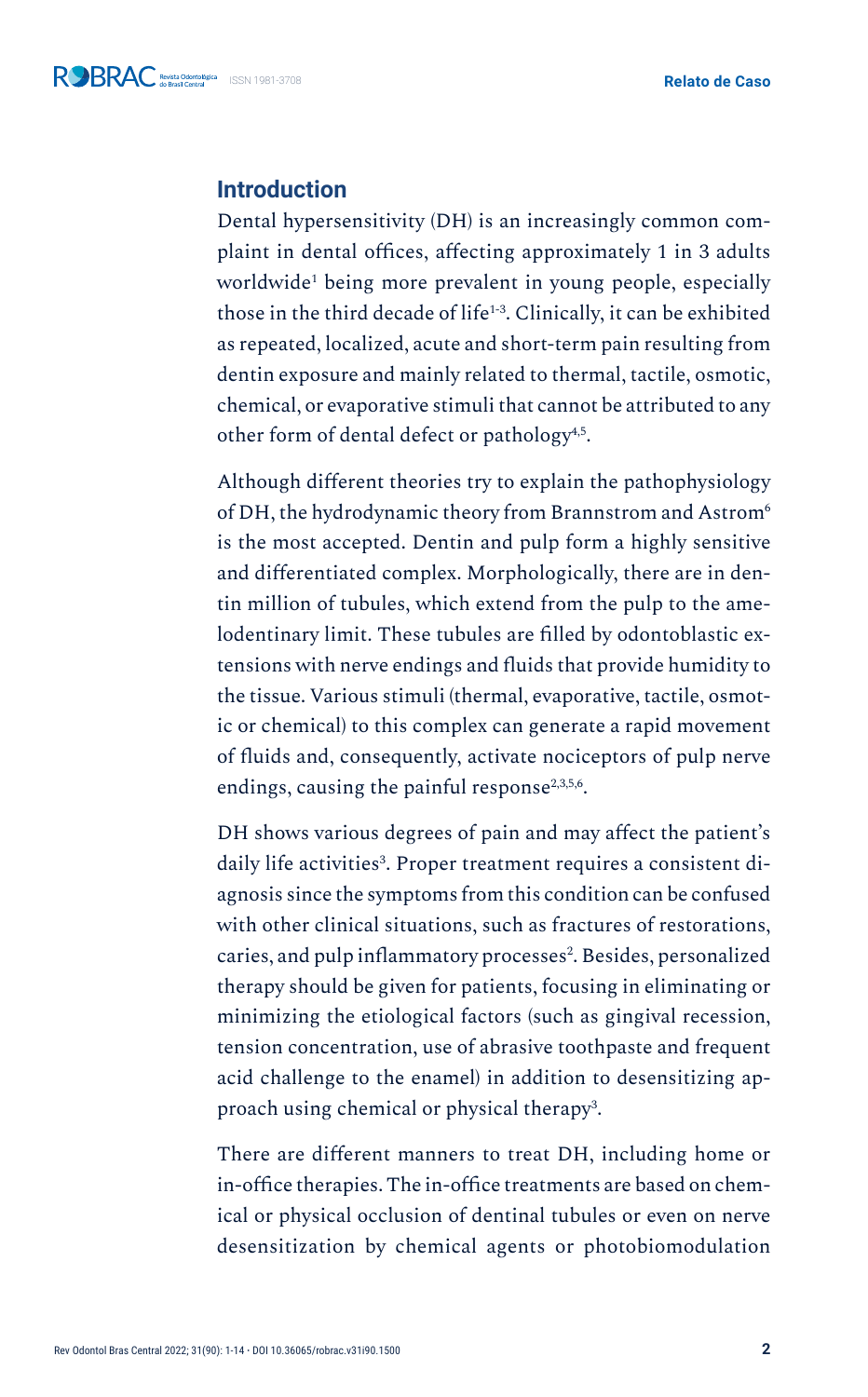${(\text{laser irradiation})}$ . The potassium nitrate and the low intensity laser can be placed into the group of nerve desensitization<sup>8</sup>. On the other hand, occluding dentinal tubules agents include many formulations based on fluorides (sodium fluoride, stannous fluoride and fluoro-silicates), oxalates, varnishes, adhesive resins, bioglass, Portland cement and more recently Caseinphosphopeptide-amorphous calcium phosphate (CPP)-(ACP)<sup>8</sup>. Also, the high intensity laser is considered a physical occluding dentinal tubules agent caused by the "melting" effect<sup>9</sup>.

A systematic review has shown that the majority of the treatments for DH, including physical and chemical occlusion, photobiomodulation, and combined treatments have better outcomes than placebos<sup>10</sup>. The results of another meta-analysis demonstrate that among in-office treatments, dentinal chemical or physical tubule occlusion and nerve desensitization show the best results for control of dentin hypersensitivity<sup>7</sup>. However, the studies generally have a short follow-up, limiting the conclusions related to effectiveness of long-term success of treatments. Also, the successful of DH treatment is extremely dependent of a correct diagnosis and elimination of etiological agents<sup>10</sup>.

Thus, considering the relevance and the high worldwide prevalence of DH, and also a gap in the literature regarding the approach of clinical cases on this topic, this case report aimed to relate the management of dentinal hypersensitivity through a novel approach based on an associative protocol of chemical desensitizing agents. The association of interventions that act in both obliterator and neural pain interception mechanisms seems to be an appropriate conduct for controlling DH.

### **Case report**

A 22-year-old female patient attended a specialized center for the prevention and treatment of non-carious cervical lesions and dentin hypersensitivity with the main complaint of DH in anterior and posterior teeth especially with cold/hot stimulation.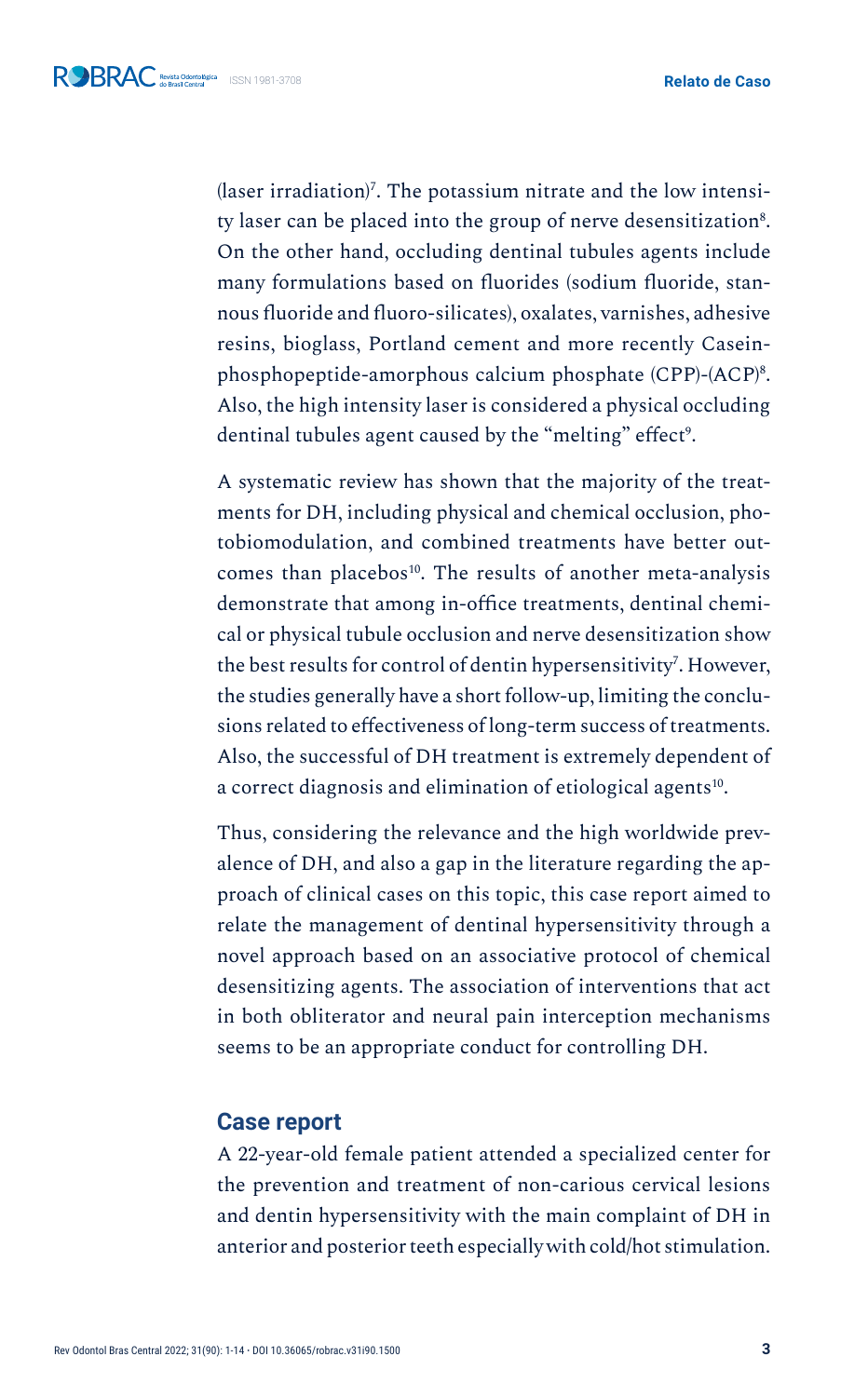After presenting the informed consent form giving the right of access to information, the patient was submitted to anamnesis. She informed previous use of desensitizing toothpaste but with no improvement in symptomatology. Besides, she reported previous orthodontic treatment for about 8 years and having an acidic diet with weekly consumption of cola-based soft drinks and daily consumption of lemon juice.

On extra-oral physical examination, clicking was detected in the temporomandibular joint on the right side and pain on palpation in the chewing muscles, bilaterally. In oroscopy, gingival recessions up to 2 mm were identified, with visible dentin exposure areas in upper canines and pre-molars (Figure 1). Dental calculus and fixed retainer were also observed in the lower incisors. Also, there was inadequate occlusion, with anterior open bite and premature contact on the lower right third molar, which was mesialized.

To check the degree of DH, a dehydration test was carried out as previously described<sup>11</sup>. Air blast from the dental syringe was directed on to the tooth for 1 to 2 seconds from a distance of approximately 1 centimeter protecting the adjacent teeth with a flexible polyester matrix strip. For all test stimuli, a 0-10 numerical rating visual analog scale (VAS) was applied. The patient was asked to provide a numerical VAS rating from 0 indicating "no pain" and 10 indicating "highly intense pain". The average result found was corresponding to grade 7, varying from 6 to 8 in teeth with hypersensitivity, which indicates a moderate to severe intensity of pain.



**FIGURE 1 ·** Initial aspect of the patient.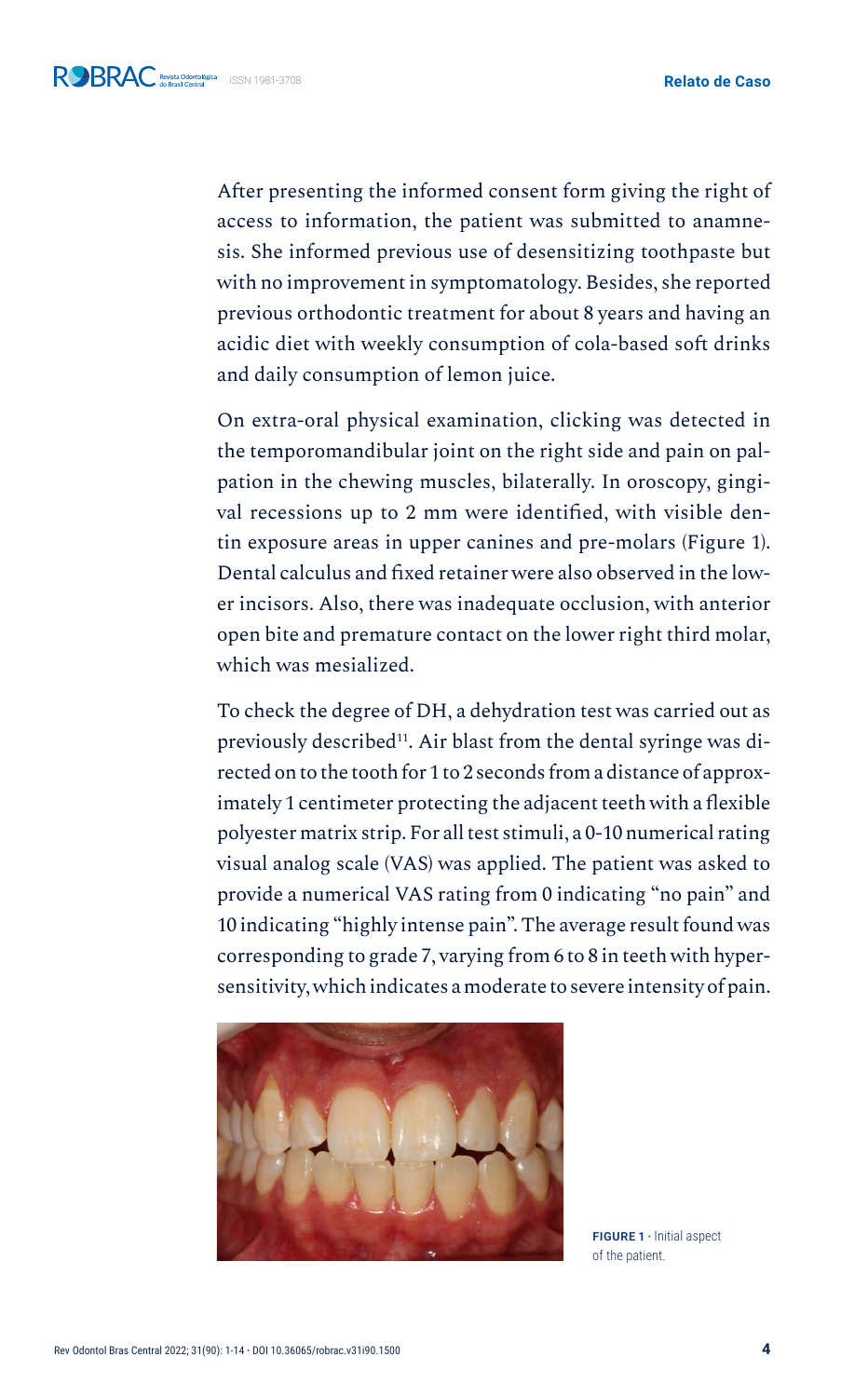Taking all into account, the treatment plan was proposed. The first approach was to elucidate and to control the etiological factors of HD. Some orientations and recommendations were given for the patient, including the use of a soft-bristled toothbrush, less abrasive toothpaste, and better consumption´s habits of acidic foods and drinks. Regarding the brushing technique, it was advised a less traumatic to the tissues, such as the Modified Stillman. It was also informed about the need for a new orthodontic treatment to correct the disocclusion guides.

Scaling and root planing of the lower incisors was performed, and a daily mouthwash of 0.05% sodium fluoride was prescribed for 7 days. In sequence, it was decided to use desensitizing agents in multiple sessions (Table 1). For that, a total of 5 sessions were performed with weekly applications and a new assessment by dehydration test before each procedure to identify the regression of pain and the result obtained. At each session, the materials were applied according to the manufacturer's protocol and described techniques in the literature. In addition, some means to reduce the contamination of fluids in the procedure were used, such as relative isolation with a cotton roller, use of the mouth opener and saliva suction.

In the 1st and 2nd week, a neural action desensitizer based on potassium nitrate (Ultra EZ™ - Ultradent Products Inc) was used on teeth affected by hypersensitivity, many of them showing gingival recession (Figure 2a). Initially, the prophylaxis of the teeth (Figure 2b) was performed with pumice stone and water

| <b>Desensitizing associative protocol</b> |                         |             |                         |                         |
|-------------------------------------------|-------------------------|-------------|-------------------------|-------------------------|
| 1 <sup>st</sup> Session                   | 2 <sup>nd</sup> Session | 3rd Session | 4 <sup>th</sup> Session | 5 <sup>th</sup> Session |
| Nerve                                     | Nerve                   | Chemical    | Chemical                | Chemical                |
| desensitization                           | desensitization         | occlusion   | occlusion               | occlusion               |
| Ultra EZ                                  | Ultra FZ                | Nano P      | Nano P                  | <b>Fnamelast</b>        |
| (Ultradent)                               | (Ultradent)             | (FGM)       | (FGM)                   | (Ultradent)             |

**TABLE 1 ·** Multiple sessions desensitizing associative protocol for moderate to severe dentin hypersensitivity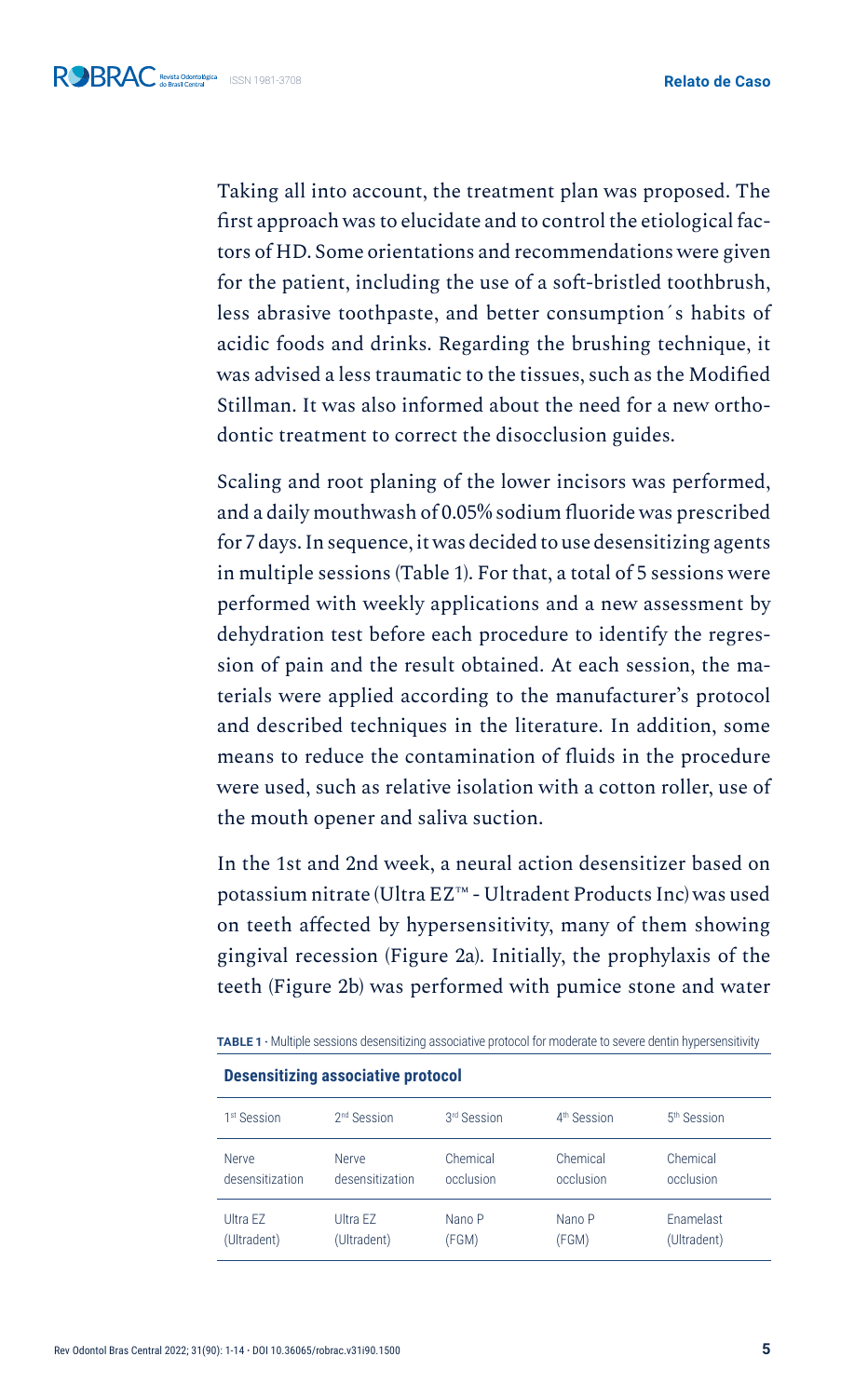using a micromotor and Robinson's brush. Then, retraction cord #000 (Ultrapack - Ultradent Products Inc) was introduced into the gingival sulcus (Figure 2c), without the addition of hemostatic fluid. The protocol corresponds to two applications of the desensitizer per session, the first application with the retractor cord and the second without it. The material was applied uniformly throughout the cervical area (Figure 2d) and actively rubbed using a disposable microapplicator, waiting a minimum time of 5 minutes to perform the second application. Between each application of the product and at the end, the excess was removed with a moistened gauze.

In the 3rd and 4th week, a desensitizer with an obliterating action based on calcium phosphates (Nano P™ - FGM Dental Products) was used. Similarly, the product was applied after the control of fluids in the oral cavity, prophylaxis, and insertion of the retractor cord as already described. Then, the first application was performed for 5 minutes (Figure 3a). After removing the retractor cord the product was removed with moistened gauze and the desensitizing agent was applied again and



**FIGURE 2 · (A)** Canine gingival recession area; **(B)** Prophylaxis with pumice stone and water; **(C)** Insertion of the #000 retractor cord; **(D)** Application of the Ultra EZ™ Desensitizer (Ultradent)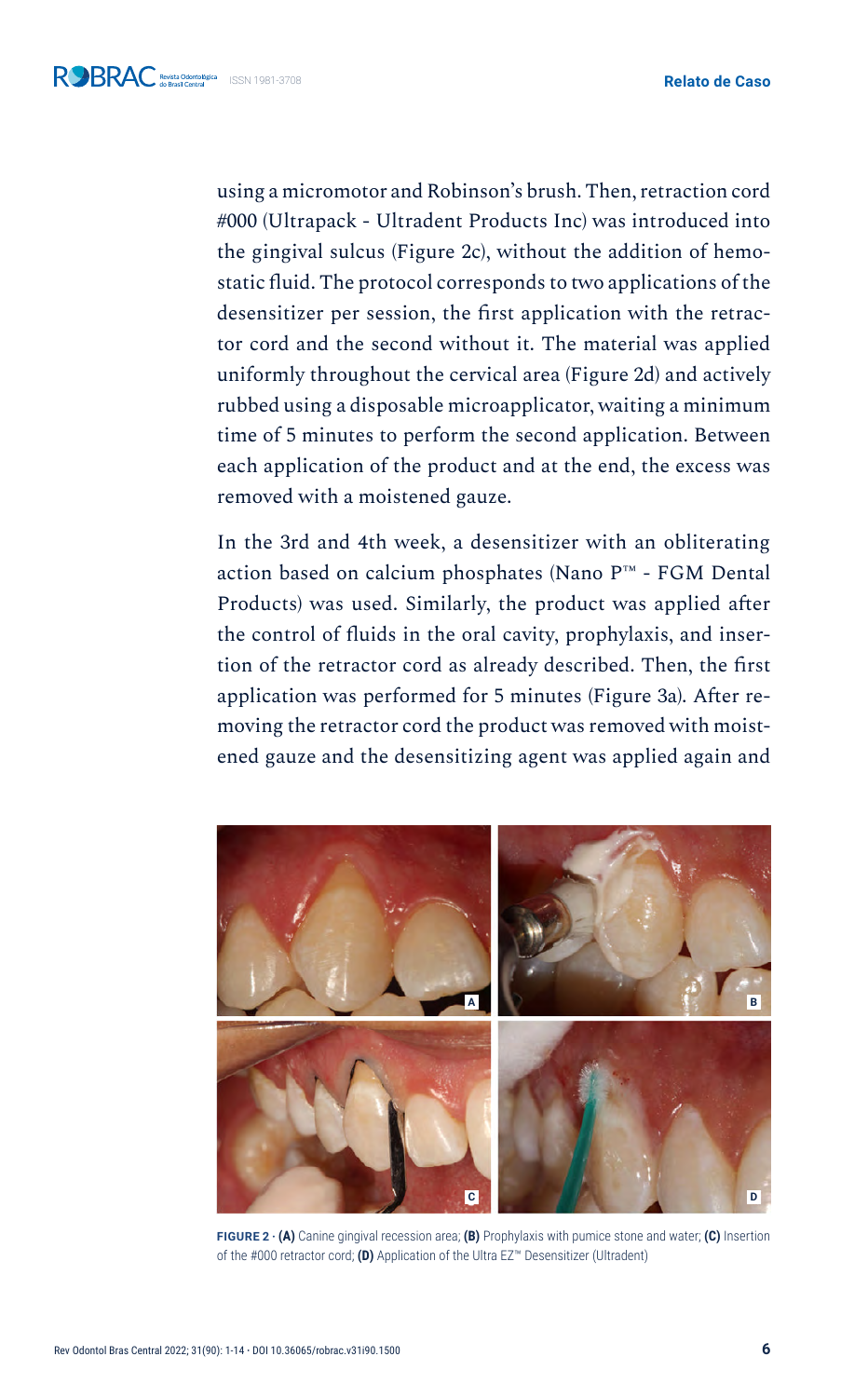spread towards the gingival sulcus, with friction intermittently and smoothly, using a microapplicator in the region of the cervical third. Finally, the excess of the product was removed with gauze and the patient was instructed not to eat or clean her teeth in the next 30 minutes.

In the 5th and last week, another chemical occlusal desensitizer agent was applied, the 5% sodium fluoride varnish (Enamelast™ - Ultradent Products Inc). Unlike the other sessions, the retractor cord was not used (Figure 3b). The product was placed with the proper manufacturer´s brush directly to the gingival sulcus, in order to guarantee the final obliteration of the dentinal tubules of the cervical region. When finished, the excess of the product was removed with a microapplicator and the patient was again instructed not to eat food or brushing teeth during the next 4 hours.

At the end of the treatment, a new measurement of hypersensitivity was performed using the same dehydration test, showing a degree of sensitivity 0 (zero) on the VAS for all teeth, corresponding to "no pain". After 18 months of desensitizing therapy, the patient remained without painful symptoms, which proves the effectiveness of the associative desensitization technique.

This case report was approved by the Research Ethics Committee of the State University of Montes Claros, Brazil (#4.101.296). Images and informations from participant were obtained through signed informed consent.



**FIGURE 3 · (A)** Application of the Nano P™ Desensitizer (FGM); **(B)** Application of the Enamelast™ Desensitizer (Ultradent)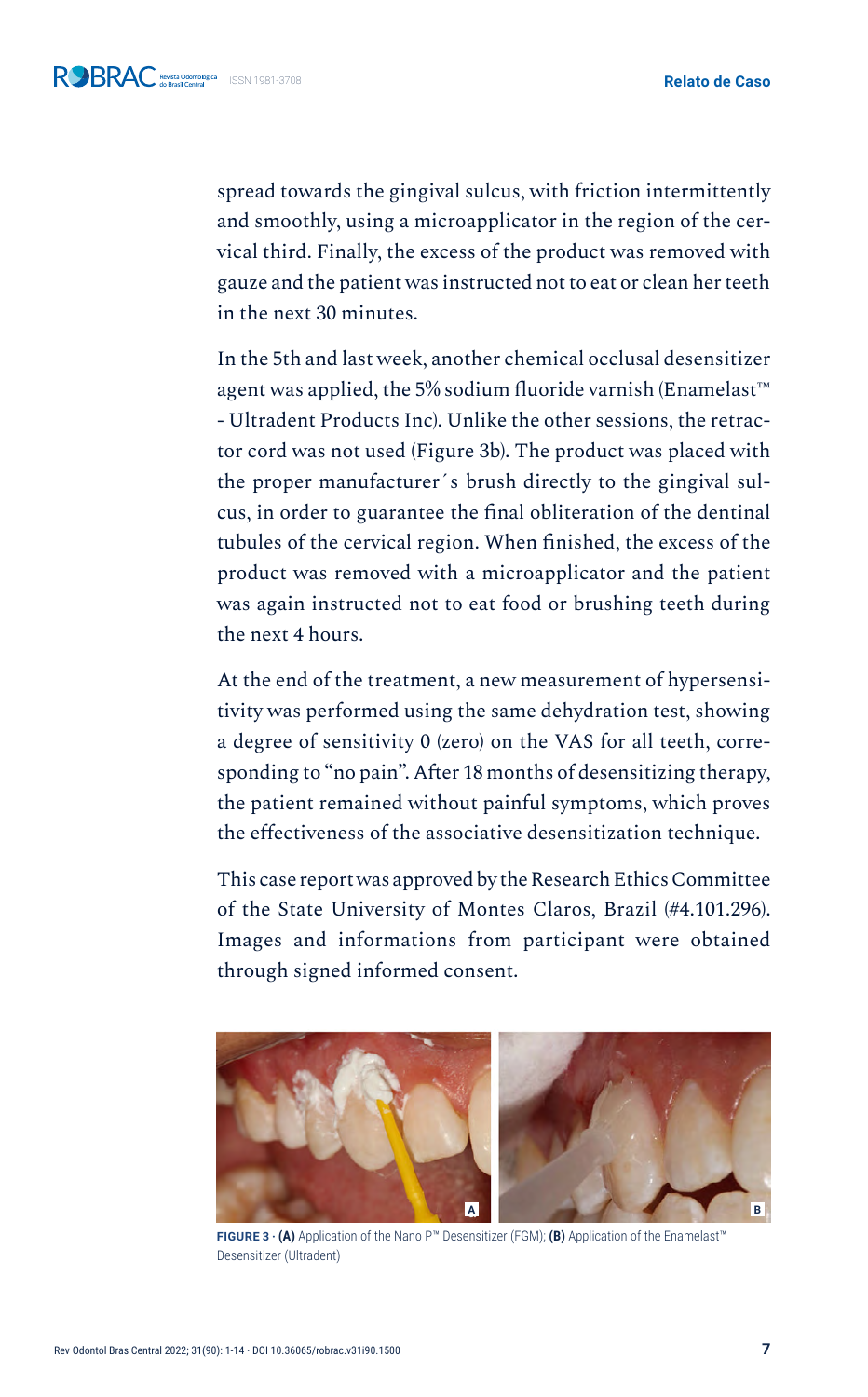## **Discussion**

Currently, dentin hypersensitivity (DH) has been established as acute and short-term symptomology related to a multifactorial pathological process that requires stimuli, whether physical, chemical, osmotic, pressure or temperature, in dentinal tubules exposed above or subgingivals, also possible to occur in areas of enamel defects and cracks4,8.

DH can occur in the presence or absence of non-carious cervical lesions (NCCL). Both conditions share the same aetiological factors, with DH considered the first clinical symptom of a future NCCL<sup>12,13</sup>. Several causal factors are involved in the pathogenesis of these conditions, including occlusal trauma, gingival recession (RG), incorrect brushing technique, an acid-rich diet, gastric and alimentary disorders, and parafunction. As observed in the case reported, the literature shows that the formation and progression of NCCL and DH usually occur through the association of biocorrosion (degradation by chemical, biochemical and electrochemical causes), tension (by occlusal stress) and friction (wear by endogenous and exogenous factors)<sup>14</sup>. Also, DH is an increasingly common condition among young patients, especially when associated with gingival recession $^{13}$ , as indicated in the present case report.

DH has different treatments and its control still represents a great challenge for dentists because there is no definition of which technique is the most effective, although there is consensus regarding the objective of obliterating the exposed dentinal tubules7,10. Besides, it is essential to remove or control the causal factors for the best result of desensitizing treatment. Additional hypersensitivity control strategies include patient education related to brushing, eating habits, and possible concomitant therapies to the use of desensitizers, such as orthodontic treatment or medical treatments, like anxiety and gastroesophageal reflux management $12,14$ .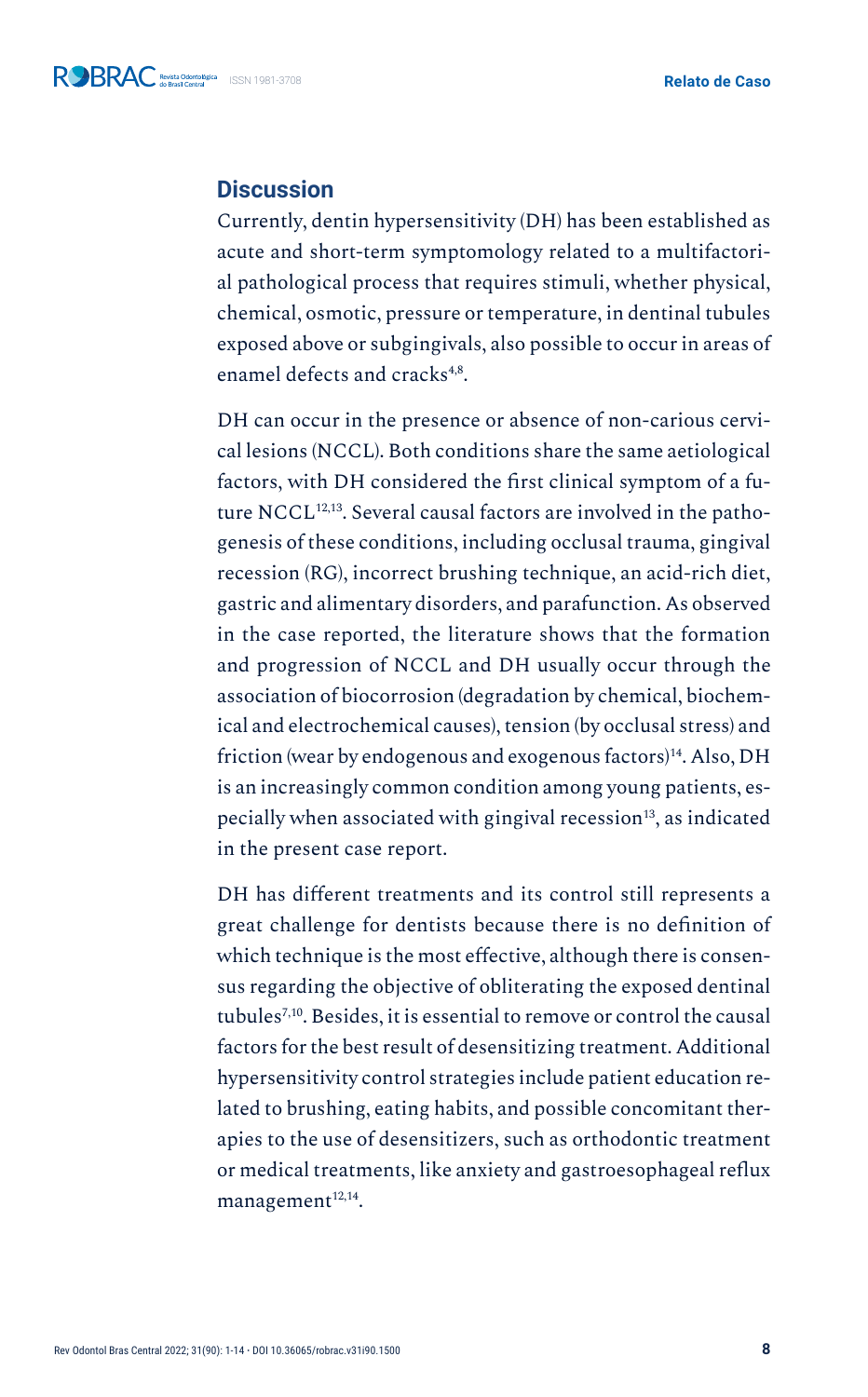Among the alternatives of treatment of DH, it is possible to perform different desensitization methods, such as the use of specific dentifrices, fluoridated agents, dental adhesives, lasers, restorations, periodontal surgery, and endodontic treatment. However, there is no consensus on the most efficient technique in the long term<sup>8</sup> . Regarding dental office treatments, there are several available products to be used. Desensitizing agents such as those used in the present study have two main actuation mechanisms. The first, known as a neural action agent, acts in a way that interrupts the response of the pulp mechanoreceptors to pain stimuli with the interposition of ions in the nerve tubules. For that, a substance such as potassium is necessary, which, when released in ionic form, decrease painful transmission15. The Ultra EZ™ desensitizer, whose base is potassium nitrate acts exclusively to decrease the excitability of nerve components and relieve painful sensitivity<sup>2,3</sup>.

The second mechanism is associated with the use of an obliterating agent. These agents promote the sealing of the dentinal tubules to reduce the hydrodynamic effect of pain, possible through products that contain substances such as strontium chloride, fluoride, potassium oxalate, inert ceramic particles such as silica, alumina, and arginine8,16. A product commonly used as a chemical agent with an obliterating action is Desensibilize Nano P™, which has good biocompatibility and high potential to bind to the dental structure. This product contains calcium phosphate, sodium fluoride, nanometric hydroxyapatite, and potassium nitrate. Such substances offer dentin sealing through the precipitation of calcium phosphate crystals, making it remineralized and resistant, in a similar way to the natural tooth, which then hinders the access of external stimuli to the pulp<sup>15,17,18</sup>.

In the literature, it has been reported that right after the first application of Desensibilize Nano P™ there is a reduction in sensitivity and after the second and third applications may occur the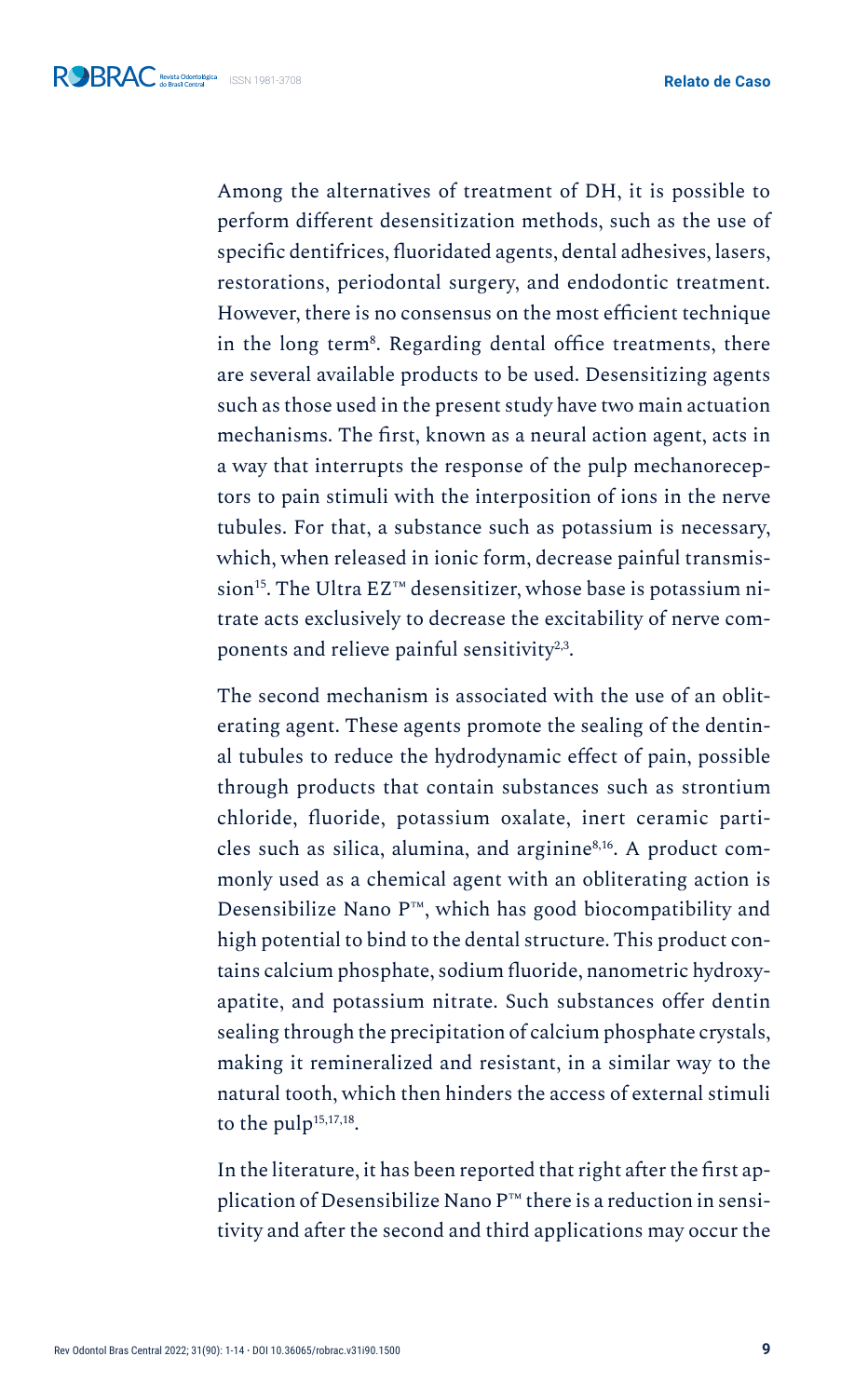total elimination of pain, stabilizing for six months<sup>19</sup>. However, one of the product's disadvantages is the instability of some particles, such as calcium fluoride, which can dissociate easily, by brushing or when exposed to acidic solutions. In addition, disintegration of protective layer formed can occur because of a small diameter of particles<sup>2,15</sup>.

Sodium fluoride-based obliterators are easily accessible and inexpensive. Recently, different types of fluoride have stood out in the treatment of DH because the main effect of decreasing the dentinal permeability by precipitation of calcium fluoride crystals inside the dentinal tubules $2,3,16$ . There are numerous commercial presentations based on this substance, including varnish, which was used in this case report.

Although the vast majority of strategies available today show efficacy, they still have limitations as their ability to reduce painful stimuli over time<sup>20</sup>. Taking into account the different mechanisms of action of the desensitizing products, there must be an association of techniques to achieve greater effectiveness in terms of a longer-lasting treatment<sup>21</sup>. Thus, the association of different mechanisms of desensitization appears as an excellent therapeutic possibility, but still far from the clinical practice of most clinicians, especially due to the lack of information about the pathogenic processes related to diseases and knowledge of the pain mechanism and desensitizing agents $^{22}$ .

In the present case report only chemical products were used. Although the laser therapy is recognized as an effective and exclellent alternative for the treatment of DH, either by disturbing the transmission of nerve impulses (Low intensity laser)<sup>8</sup> or by the fusion and resolidification of the peritubular dentin (High intensity laser)<sup>23</sup>, dependind on the type of device the cost is expensive, not being accessible to most dentists, specially in public systems and academic settings.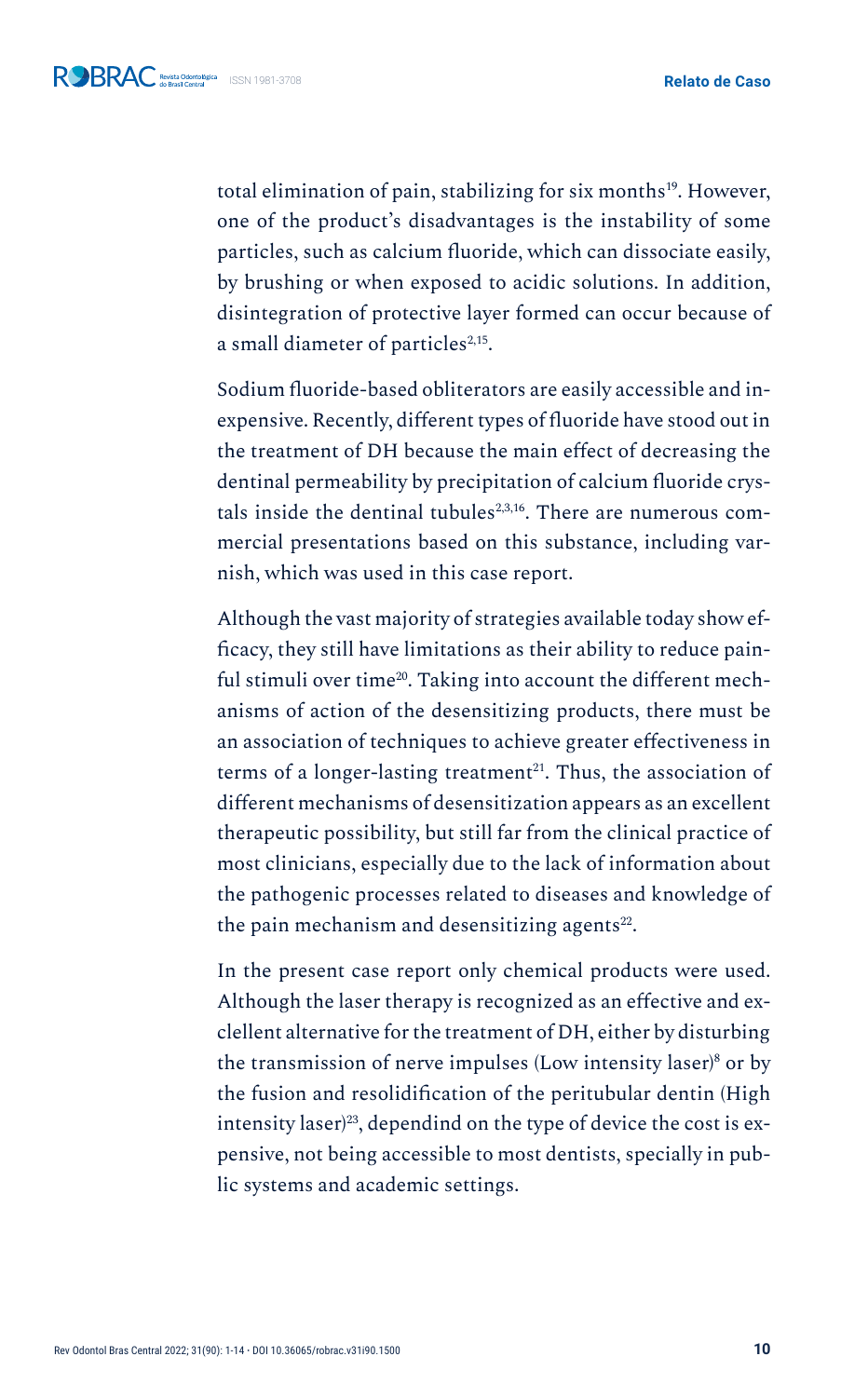The chemical associative protocol was chosen for this clinical case based on the advantage of acting in different mechanisms involved on the treatment of DH. In accordance with the positive results showed by various desensitizing protocols, there has been a tendency in the search for more efficient and long-lasting treatments<sup>3,7,8,20,21</sup>. The benefit of combining therapies has been demonstrated with different products and therapies<sup>24,25</sup>. The choice for a multiple session protocol is also an important point to take into account, since multiple application may increase in product effect<sup>26</sup>.

This case report has some important limitations, like the study type, which does not allow testing and compare other techniques and products. Besides, it is necessary to take into account the individualities of each patient, not confirming the results for the general population. However, despite the aforementioned barriers, the present study has clinical importance for demonstrating the use and effectiveness of the associative technique, while achieving total pain control from dentin hypersensitivity in a18-month follow-up period.

### **Conclusion**

Dentin hypersensitivity is an increasingly common condition, affecting a large part of the young population. Although exists a large number of products with different protocols of applications in the world market, there is no universally accepted protocol for DH treatment. This case report showed an associative technique of different chemical desensitizers with satisfactory results immediately and after 18 months of follow-up. It is important mention that the success of the therapy is dependent of the awareness of the patient regarding the condition and control of causal factors.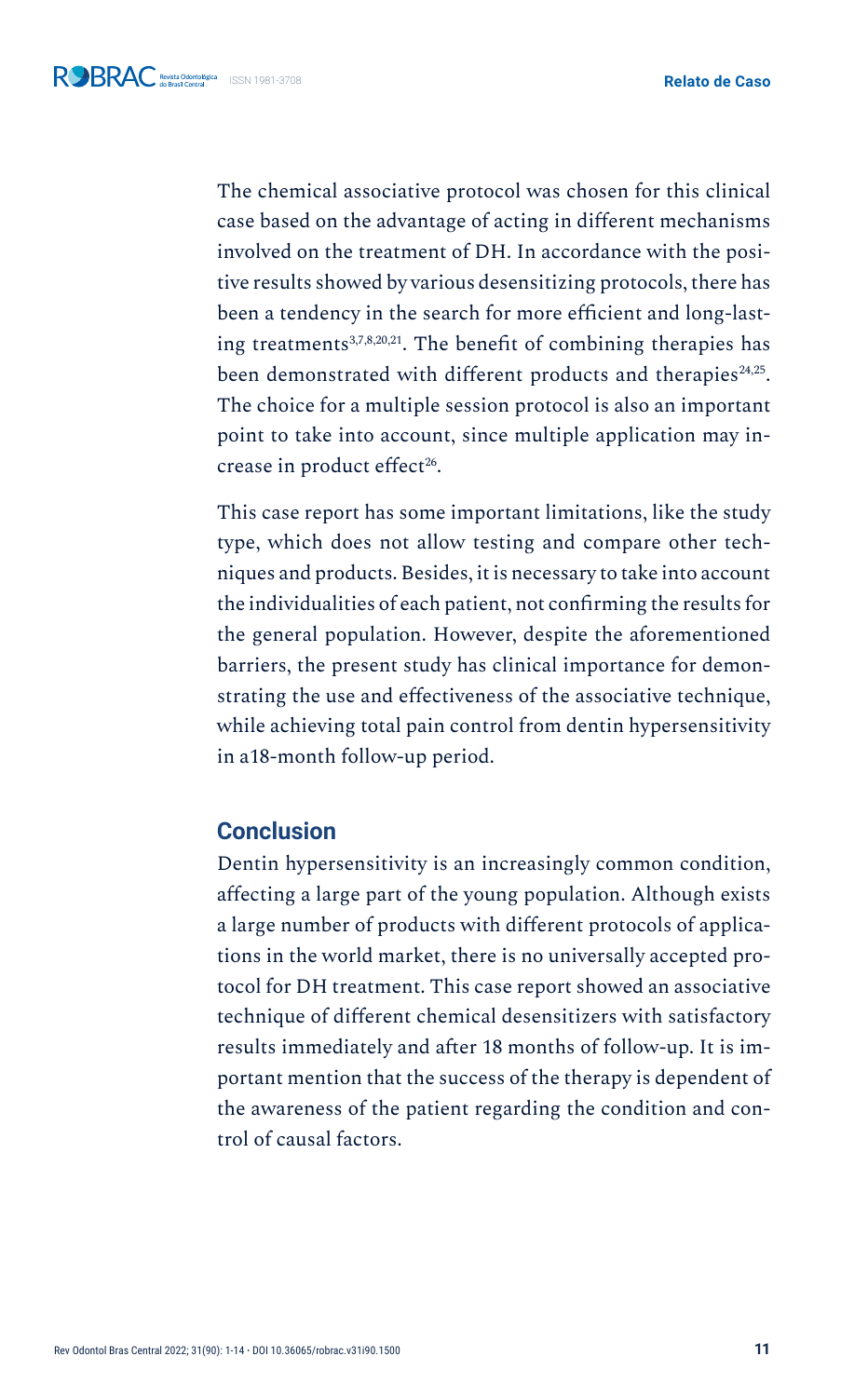## **References**

- **1 -** Zeola LF, Soares PV, Cunha-Cruz J. Prevalence of dentin hypersensitivity: systematic review and meta-analysis. J Dent. 2019; 81:1-6.
- **2 -** Cavalcante MS, Pereira TB, Tenório Neto JF, Santos NBd, Ribeiro CMB, Batista LHC. Improvement of cervical dentin hypersensitivity after two different treatments. Revista Dor. 2015; 16(4): 259-262.
- **3 -** Clark D, Levin L. Nonsurgical management of gingival recession and associated tooth hypersensitivity. International Dental Journal. 2016; 66(5): 249-256.
- **4 -** Canadian Advisory Board on Dentin Hypersensitivity. Consensus-Based Recommendations for the Diagnosis and Management of Dentin Hypersensitivity. J Can Dent Assoc. 2003; 69(4): 221-226.
- **5 -** Sanz M, Baumer A, Buduneli N, et al. Effect of professional mechanical plaque removal on secondary prevention of periodontitis and the complications of gingival and periodontal preventive measures: consensus report of group 4 of the 11th European Workshop on Periodontology on effective prevention of periodontal and peri-implant diseases. J Clin Periodontol. 2015; 42 (Suppl 16): S214-220.
- **6 -** Braennstroem M, Astroem A. A Study on the Mechanism of Pain Elicited from the Dentin. J Dent Res. 1964; 43: 619-625.
- **7 -** Moraschini V, Costa LS, Santos GO. Effectiveness for dentin hypersensitivity treatment of non-carious cervical lesions: a metaanalysis. Clin Oral Investig. 2018; 22(2): 617-631.
- **8 -** Davari A, Ataei E, Assarzadeh H. Dentin hypersensitivity: etiology, diagnosis and treatment; a literature review. J Dent (Shiraz). 2013; 14(3): 136-145.
- **9 -** Chebel FB, Zogheib CM, Baba NZ, Corbani KA. Clinical comparative evaluation of nd:yag laser and a new varnish containing casein phosphopeptides-amorphous calcium phosphate for the treatment of dentin hypersensitivity: a prospective study. J Prosthodont. 2018; 27(9): 860-867.
- **10 -** Benoist F, So N, Faye B, et al. Treatment of dentin hypersensitivity: a systematic review of randomized clinical trials. Journal of Dentistry and Oral Care Medicine. 2016; 2(2): 1-10.
- **11 -** Brahmbhatt N, Bhavsar N, Sahayata V, Acharya A, Kshatriya P. A double blind controlled trial comparing three treatment modalities for dentin hypersensitivity. Med Oral Patol Oral Cir Bucal. 2012; 17(3): e483-490.
- **12 -** Peumans M, Politano G, Meerbeek BV. Treatment of noncarious cervical lesions: when, why, and how. Int J Esthet Dent. 2020; 15(1): 16-42.
- **13 -** Teixeira DNR, Zeola LF, Machado AC, et al. Relationship between noncarious cervical lesions, cervical dentin hypersensitivity, gingival recession, and associated risk factors: A cross-sectional study. J Dent. 2018; 76: 93-97.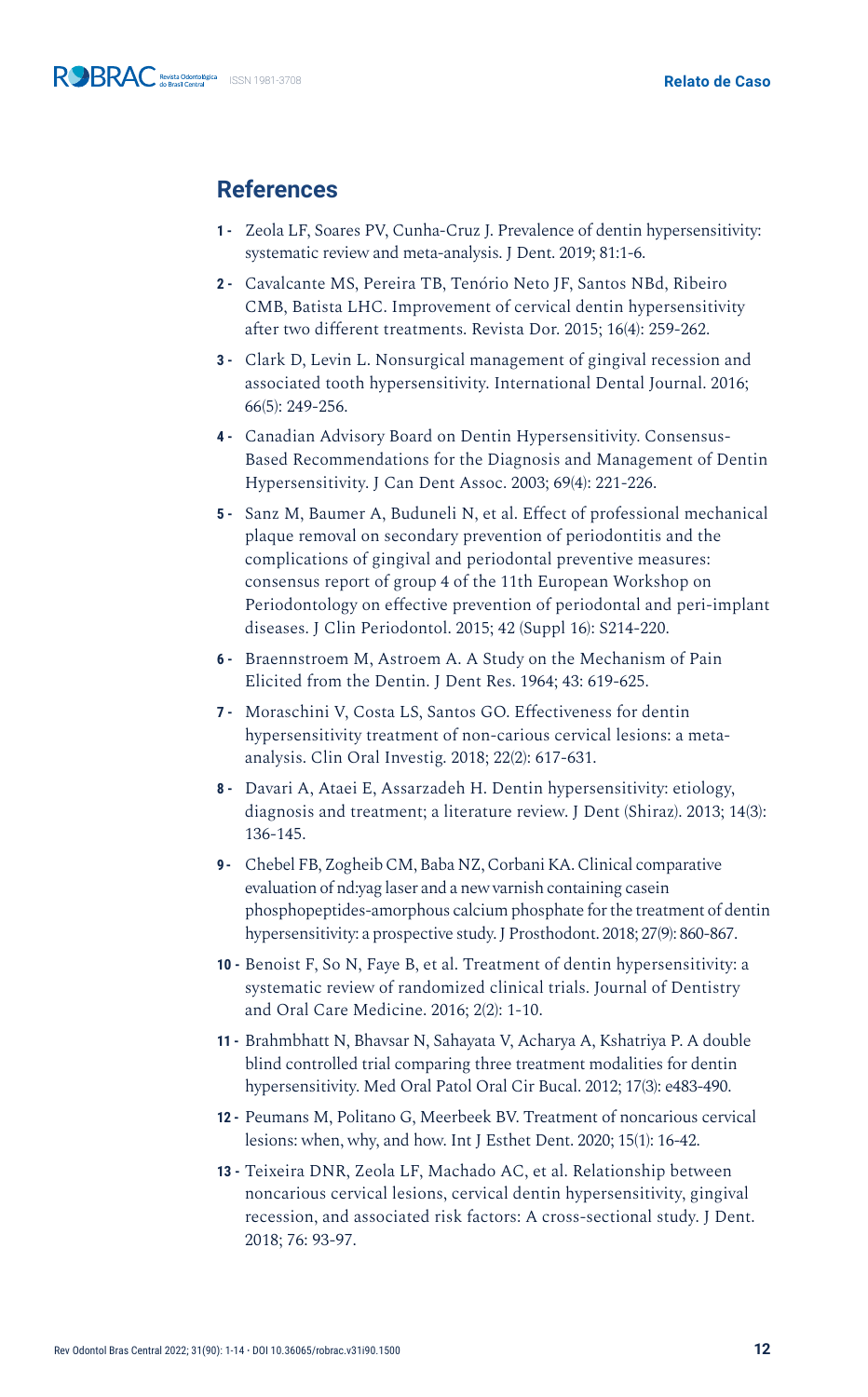- **14 -** Grippo JO, Simring M, Coleman TA. Abfraction, abrasion, biocorrosion, and the enigma of noncarious cervical lesions: a 20-year perspective. J Esthet Restor Dent. 2012; 24(1): 10-23.
- **15 -** Bevilacqua FM, Catelan A, Araújo GSA, Saraceni CHC, Sampaio JEC. Efficacy of a bioactive material and nanostructured desensitizing on dentin hypersensitivity treatment. Revista de Odontologia da UNESP. 2016; 45(3): 127-131.
- **16 -** Miglani S, Aggarwal V, Ahuja B. Dentin hypersensitivity: Recent trends in management. J Conserv Dent. 2010; 13(4): 218-224.
- **17 -** Parreiras SO, Favoreto MW, Lenz RE, et al. Effect of Prior Application of Desensitizing Agent on the Teeth Submitted to In-Office Bleaching. Braz Dent J. 2020; 31(3): 236-243.
- **18 -** Garofalo SA, Sakae LO, Machado AC, et al. In Vitro Effect of Innovative Desensitizing Agents on Dentin Tubule Occlusion and Erosive Wear. Oper Dent. 2019; 44(2): 168-177.
- **19 -** Marín C, Bottan ER, Degobi BL, Magnani N. Efetividade de duas pastas dessensibilizantes no controle da hipersensibilidade dentinária em pacientes com recessão gengival. Odonto. 2013; 21: 47-54.
- **20 -** Camilotti V, Zilly J, Busato PMR, Nassar CA, Nassar PO. Desensitizing treatments for dentin hypersensitivity: a randomized, split-mouth clinical trial. Brazilian Oral Research. 2012; 26(3): 263-268.
- **21 -** Marto CM, Paula A, Nunes T, et al. Evaluation of the efficacy of dentin hypersensitivity treatments-A systematic review and follow-up analysis. J Oral Rehabil. 2019; 46(10): 952-990.
- **22 -** Zeola LF, Teixeira DNR, Galvão ADM, Souza PG, Soares PV. Brazilian dentists' perception of dentin hypersensitivity management. Brazilian Oral Research. 2019; 33(115): 1-8.
- **23 -** Kara HB, Cakan U, Yilmaz B, Kurugol PI. Efficacy of diode laser and gluma on post-preparation sensitivity: a randomized split-mouth clinical study. J Esthet Restor Dent. 2016; 28(6): 405-411.
- **24 -** Ortiz MIG, Alencar CM, Paula BLF, Alves EB, Araujo JLN, Silva CM. Effect of the casein phosphopeptide-amorphous calcium phosphate fluoride (CPP-ACPF) and photobiomodulation (PBM) on dental hypersensitivity: a randomized controlled clinical trial. PLoS One. 2019; 14(12): e0225501.
- **25 -** Narayanan R, Prabhuji MLV, Paramashivaiah R, Bhavikatti SK. Low-level laser therapy in combination with desensitising agent reduces dentin hypersensitivity in fluorotic and non-fluorotic teeth: a randomised, controlled, double-blind clinical Trial. Oral Health Prev Dent. 2019; 17(6): 547-556.
- **26 -** Joshi S, Gowda AS, Joshi C. Comparative evaluation of NovaMin desensitizer and Gluma desensitizer on dentinal tubule occlusion: a scanning electron microscopic study. J Periodontal Implant Sci. 2013; 43(6): 269-275.